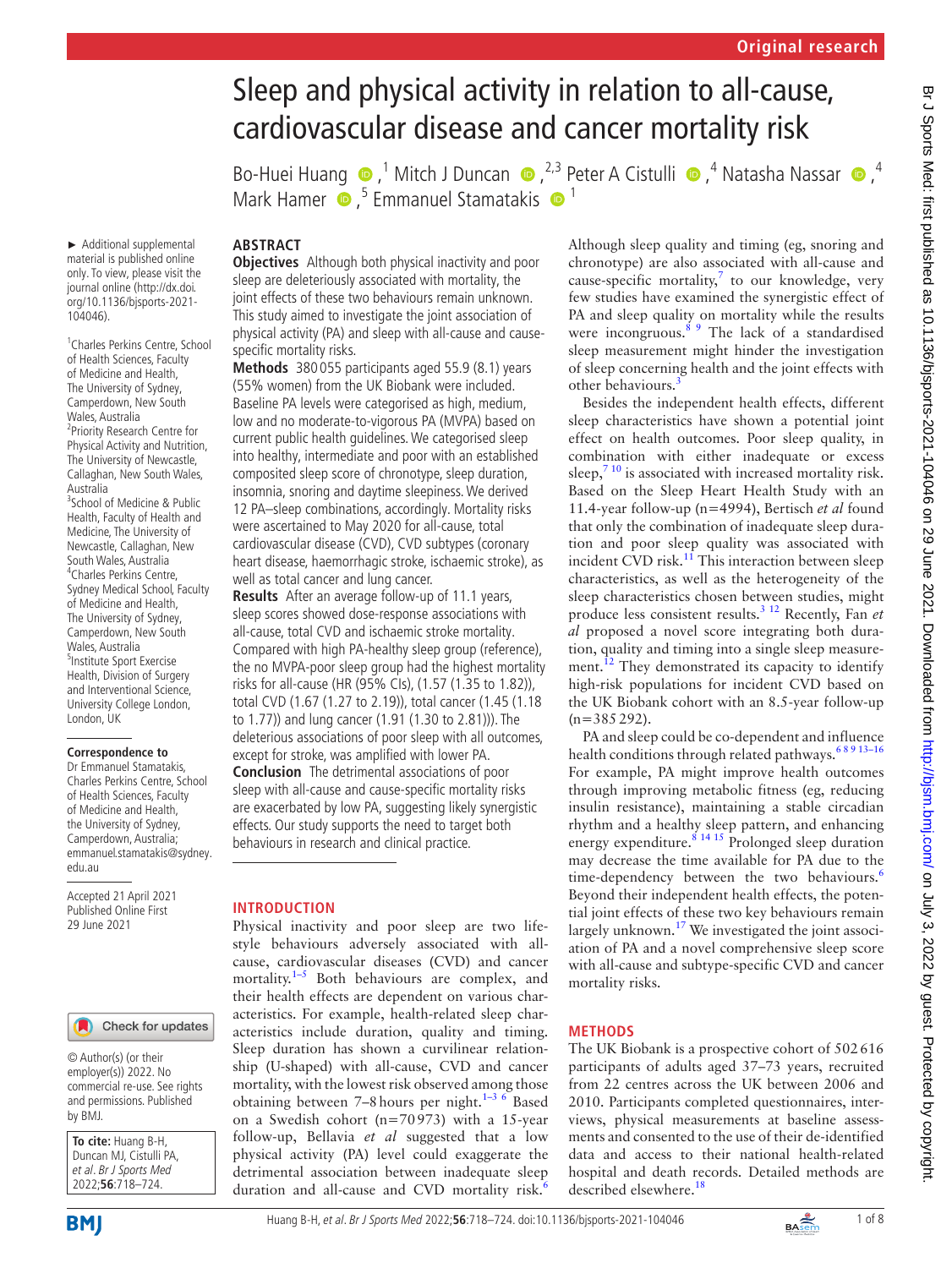#### **Outcomes**

Date of death was obtained from death certificates through data linkage with national datasets from the National Health Service (NHS) Information Centre (England and Wales) and the NHS Central Register Scotland (Scotland). The cause of death (including both primary and contributory causes of death) was defined based on the International Classification of Diseases, 10th revision ([online supplemental table S1\)](https://dx.doi.org/10.1136/bjsports-2021-104046). In short, total CVD was defined as diseases of the circulatory system, excluding hypertension, diseases of arteries and lymph. Total cancer was defined as neoplasms, excluding in situ, benign, uncertain or non-welldefined cancers. Three CVD subtypes and one cancer site which have been previously linked to sleep disorders in published systematic reviews were also defined: coronary heart disease, haemorrhagic stroke, ischaemic stroke and lung cancer.<sup>[5 16](#page-6-9)</sup> The censoring date was May 2020. Participants were followed up from the date of attendance at the recruitment centre to the date of death or censorship, whichever came first. The data linkage was updated two or three times per year.

#### **Exposures**

PA was quantified using the modified short-form International Physical Activity Questionnaire, which assessed the duration and frequency of PA in leisure time.[19](#page-6-10) Weekly PA was summarised using weekly total metabolic equivalent task (MET), calculated by multiplying the MET value of activity by the number of PA hours per week. Based on the lower and upper limits of the WHO PA guideline,<sup>19</sup> PA was categorised as low (0 to  $<600$ MET-mins/week), medium (600 to <1200 MET-mins/week) and high (≥1200 MET-mins/week). Another no moderate-tovigorous PA (MVPA) category was further defined to reflect the potential health benefits of insufficient PA compared with no  $MVPA.<sup>420</sup>$ 

A novel healthy sleep score, comprising five sleep character-istics, was applied.<sup>[12](#page-6-6)</sup> Morning chronotype, adequate sleep duration (7–8hours/day), not usually insomnia, no snoring, and no frequent daytime sleepiness, represented healthy sleep characteristics. [Online supplemental table S2](https://dx.doi.org/10.1136/bjsports-2021-104046) provides a detailed questionnaire and definition of each item. Participants were scored from 0 to 5, according to their number of the healthy characteristics and were categorised into three groups: 'healthy sleep' (≥4 sleep score); 'intermediate sleep' (2-3 sleep score); and 'poor sleep' (≤1 sleep score). This score has been used in the UK Biobank to distinguish high-risk middle-aged populations for incident CVD[.12](#page-6-6) We generated 12 combined joint categories of PA and sleep accordingly ([online supplemental table S3\)](https://dx.doi.org/10.1136/bjsports-2021-104046).

### **Covariates**

To reduce the effect of potential confounding, demographics and contextual covariates were selected based on previous literature, $3^{12}$  15 and included age, sex, body mass index (BMI), socioeconomic status, vegetable and fruit intake, sedentary behaviour, mental health issues, cigarette smoking, employment status, alcohol consumption, and PA or sleep scores when applicable. [Online supplemental table S4](https://dx.doi.org/10.1136/bjsports-2021-104046) describes the definitions in detail.

### **Statistics and data analysis**

All tests were performed using SAS V.9.4 or R V.3.6.3 software and were two-sided. Descriptive statistics are presented stratified by the sleep score, while  $\chi^2$  tests, analysis of variance and Kruskal-Wallis tests were conducted as applicable. Kaplan-Meier estimation, the scaled Schoenfeld residuals and supremum tests of functional forms were used to

examine the proportional hazards assumption, although no noticeable violations were observed. We also performed models excluding 15 potential outliers with extreme values of confounding detected by the *dfβ* measure-based influence diagnostics. Since the effect sizes of all the effects were unaffected after exclusion (data not shown), the present analyses reserved them in all models.

Both the independent and joint association between PA and sleep scores with mortality were examined using Coxproportional hazard models, with a high PA level, healthy sleep or the combination of both as the reference as applicable. Each of the described analyses started with a minimally adjusted Cox model including only age and sex as covariates (Model 1), and a second model additionally adjusted for socioeconomic status, employment status, BMI, cigarette smoking, vegetable and fruit intake, alcohol consumption, sedentary behaviour, mental health issues and PA or sleep scores when applicable (Model 2).<sup>3 12 15</sup> In the sensitivity analysis, we further examined the potential synergistic effect between the two main exposures by performing additional analysis of both the additive and multiplicative interactions between the two primary exposures (PA and sleep). $21$ 

## **RESULTS**

For this study, participants were excluded if they had history of total CVD ( $n=30696$ ), total cancer ( $n=21257$ ) or both (n=2585) at baseline ([online supplemental figure S1\)](https://dx.doi.org/10.1136/bjsports-2021-104046). Participants were also excluded if they had obstructive sleep apnoea history (n=1825), class III obesity (BMI ≥40 kg/  $m<sup>2</sup>$ ) (n=7937), missing or unusable data on sleep characteristics  $(n=10633)$ , PA  $(n=35754)$  or any confounders  $(n=10737)$ . We also excluded those who died from coronavirus disease (COVID-19) (either a primary or contributory cause) (n=235). To reduce the potential reverse causality,  $^{22}$  $^{22}$  $^{22}$ we further excluded those who died in the first 2 years of follow-up (n=902). The comparison between included and excluded samples was provided in [online supplemental table](https://dx.doi.org/10.1136/bjsports-2021-104046) [S5.](https://dx.doi.org/10.1136/bjsports-2021-104046) A total of  $380055$  participants  $(55.9 \pm 8.1)$  years old,  $55\%$ women) were included in the present study. Among those, the average follow-up time was  $11.1 \pm 1.2$  years, with 15 503 all-cause deaths (4095 events from total CVD and 9064 from total cancer, including 1932 from coronary heart diseases, 359 from haemorrhagic stroke, 450 from ischaemic stroke and 1595 from lung cancer). [Table](#page-2-0) 1 presents the characteristics of participants stratified by sleep scores. The majority (56%) of the participants had a healthy sleep, followed by having intermediate (42%) or poor sleep (3%), demonstrating the same distribution as the work by Fan *et al*. [12](#page-6-6) Individuals with different sleep categorisations had significant differences in all the covariates. Participants who were younger, women, thinner, faced less socioeconomic deprivation, had higher vegetable and fruit intakes, sat less, had no mental health issues, never smoked, were employed in non-shift work, drank less alcohol and had more PA, tended to have healthier sleep scores.

## **Independent association of exposures with mortality**

[Table](#page-4-0) 2 and [online supplemental figure S2](https://dx.doi.org/10.1136/bjsports-2021-104046) shows the independent (and mutually adjusted) association of sleep scores and PA with mortality risks. There was a dose-response increase toward poorer sleep in mortality risks for all-cause, total CVD and ischaemic stroke. Relative to healthy sleep, with full adjustment for selected confounders and PA levels (Model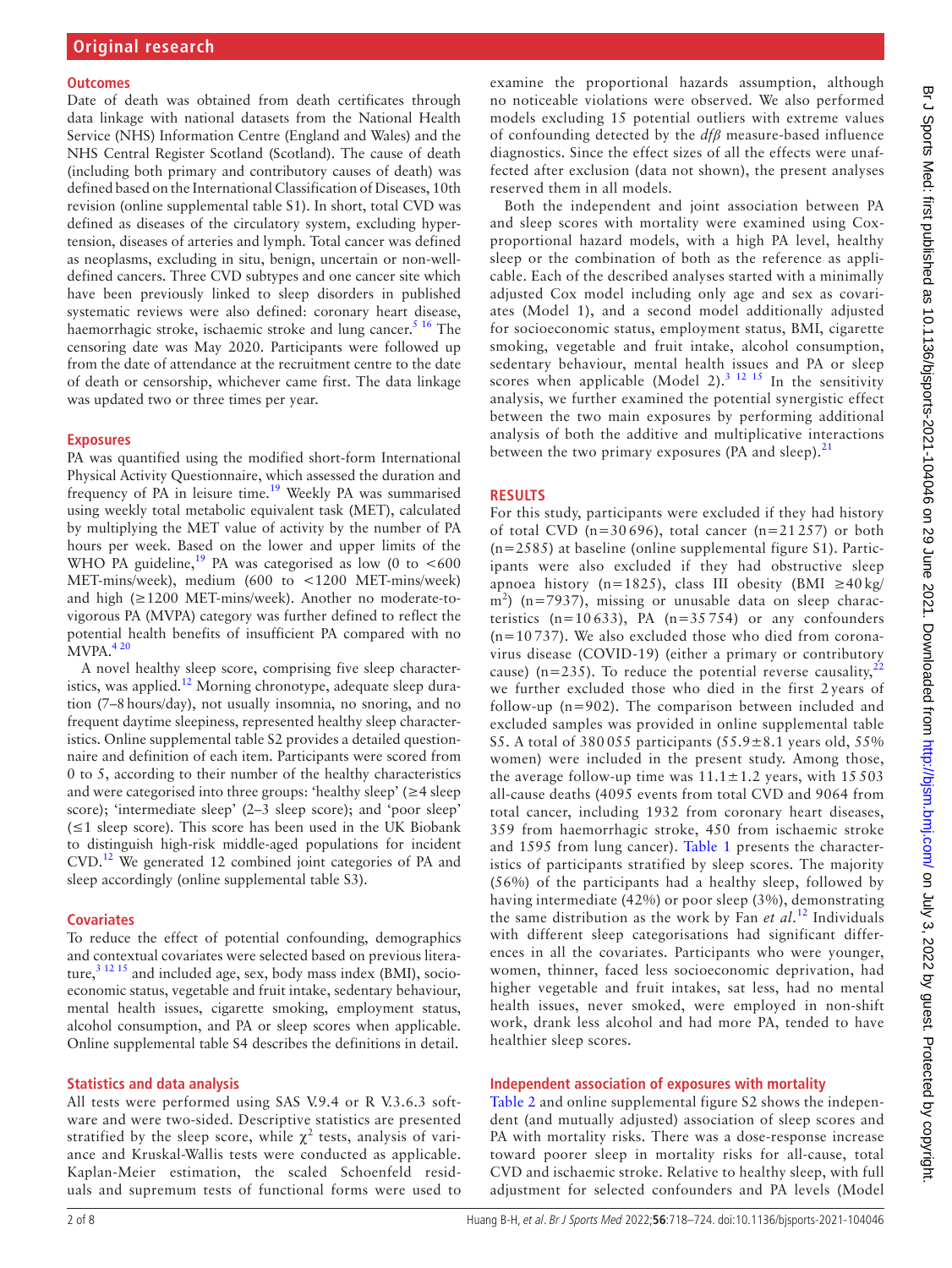# <span id="page-2-0"></span>**Table 1** The Descriptive Statistics by Sleep Scores (n=380 055)

|                                                     |              | Sleep scores* |              |                |
|-----------------------------------------------------|--------------|---------------|--------------|----------------|
| <b>Characteristics</b>                              | All          | Poor          | Intermediate | <b>Healthy</b> |
| n(%)                                                | 380055 (100) | 10166(3)      | 158 103 (42) | 211786 (56)    |
| Follow-up (year) (mean (SD))                        | 11.1(1.2)    | 11(1.4)       | 11.1(1.3)    | 11.1(1.2)      |
| Age (mean (SD))                                     | 55.9(8.1)    | 56.1(7.7)     | 56.1(7.9)    | 55.6 (8.2)     |
| Male (n (%))                                        | 171315 (45)  | 890 (48)      | 76819 (49)   | 89606 (42)     |
| Body mass index (kg/m <sup>2</sup> ) (mean (SD))    | 26.9(4.1)    | 28.7(4.5)     | 27.5(4.2)    | 26.4(4)        |
| Socioeconomic status (mean (SD))+                   | $-1.5(3)$    | $-0.8(3.3)$   | $-1.4(3.1)$  | $-1.6(2.9)$    |
| Vegetable and fruit intake (serves/day) (mean (SD)) | 4.4(2.9)     | 4.2(3.1)      | 4.3(3)       | 4.5(2.9)       |
| Sedentary behaviour (hour/day) (mean (SD))          | 4.7(2.4)     | 5.5(2.8)      | 5(2.5)       | 4.5(2.3)       |
| Mental health issue (n (%))#                        | 127943 (34)  | 5108 (50)     | 59207 (37)   | 63 628 (30)    |
| Cigarette smoking (n (%))                           |              |               |              |                |
| Never                                               | 213618 (56)  | 4758 (47)     | 82786 (52)   | 126074 (60)    |
| Previous smoker                                     | 128 597 (34) | 3773 (37)     | 56135 (36)   | 68689 (32)     |
| Current smoker                                      | 37 840 (10)  | 1635 (16)     | 19182 (12)   | 17023 (8)      |
| Employment status (n (%))                           |              |               |              |                |
| Retired/not in the workforce                        | 144 090 (38) | 4626 (46)     | 61 893 (39)  | 77571 (37)     |
| Employed not in shift work                          | 197 803 (52) | 4225 (42)     | 78439 (50)   | 115 139 (54)   |
| Employed in night shift work                        | 19365 (5)    | 752(7)        | 9584 (6)     | 9029(4)        |
| Employed in day shift work                          | 18797 (5)    | 563(6)        | 8187 (5)     | 10047(5)       |
| Alcohol consumption (n $(\%)$ ) <sup>1</sup>        |              |               |              |                |
| Never                                               | 13843 (4)    | 389(4)        | 5567 (4)     | 7887 (4)       |
| Previous drinker                                    | 11512(3)     | 525(5)        | 4980 (3)     | 6007(3)        |
| Occasional drinker                                  | 81 191 (21)  | 2555 (25)     | 33 930 (22)  | 44706 (21)     |
| Within guideline                                    | 130901 (34)  | 2712 (27)     | 50203 (32)   | 77986 (37)     |
| Above quideline                                     | 84936 (22)   | 1967 (19)     | 35409 (22)   | 47560 (23)     |
| Above double guideline                              | 57672 (15)   | 2018 (20)     | 28014 (18)   | 27640 (13)     |
| Physical active (n (%))§                            |              |               |              |                |
| No MVPA                                             | 59 541 (16)  | 2510 (25)     | 28 289 (18)  | 28 742 (14)    |
| Low                                                 | 39 298 (10)  | 1291 (13)     | 17 757 (11)  | 20 250 (10)    |
| Medium                                              | 57 771 (15)  | 1384 (14)     | 24 110 (15)  | 32 277 (15)    |
| High                                                | 223 445 (59) | 4981 (49)     | 87 947 (56)  | 130 517 (62)   |
|                                                     |              |               |              |                |

\*Sleep scores were categorised into: poor, 0~1; intermediate, 2~3; healthy, 4~5. There were significant differences (p<0.05) across sleep score groups in all the characteristics shown in the table.

†Townsend area deprivation index was used.

‡Had ever seen a doctor or psychiatrist for nerves, anxiety or depression.

§Categorisation based on public health guidelines: no MVPA (those reported 0 MET-mins/week from MVPA, regardless of total MET-mins/week); low (<600 MET-mins/week); medium (600 to <1200 MET-mins/week); and high (≥1200 MET-mins/week).

¶The UK guideline (14 UK units/week) was used.

MET, metabolic equivalent task; MVPA, moderate-to-vigorous physical activity.

2), poor and intermediate sleep was associated with higher mortality risks for all-cause (HR, (95% CIs): 1.05 (1.02 to 1.09), for intermediate sleep; 1.23 (1.13 to 1.34), for poor sleep) and total CVD (1.09 (1.03 to 1.17), for intermediate sleep; 1.39 (1.19 to 1.62), for poor sleep). Poor sleep was further associated with ischaemic stroke mortality (1.94 (1.29 to 2.94)), while intermediate sleep was further associated with coronary heart diseases (1.16 (1.06 to 1.27)).

Compared with participants with a high PA level, those with all the other PA levels had an incrementally higher risk for all-cause mortality after full adjustment (1.05 (1.01 to 1.10), for medium level; 1.08 (1.02 to 1.14), for low level; 1.25 (1.20 to 1.31), for no MVPA, respectively). Those with no MVPA also had higher risks for all the other conditions except for haemorrhagic stroke (for total CVD, 1.31 (1.21 to 1.42); for total cancer, 1.16 (1.10 to 1.23); for coronary heart diseases, 1.35 (1.21 to 1.52); for ischaemic stroke, 1.38 (1.07 to 1.77); and for lung cancer, 1.35 (1.19 to 1.53)).

# **Joint association of exposures with mortality**

Figures [1 and 2,](#page-3-0) and [online supplemental tables S6 and S7](https://dx.doi.org/10.1136/bjsports-2021-104046) illustrate the HR for each condition of exposure combinations compared with the referent high PA-healthy sleep group. After full adjustment, participants with no MVPA had higher mortality risks for all outcomes except for haemorrhagic stroke, while those mutually with poor sleep had the highest risks (for all-cause, 1.57 (1.35 to 1.82); for total CVD, 1.67 (1.27 to 2.19); for total cancer, 1.45 (1.18 to 1.77); for coronary heart diseases, 1.59 (1.07 to 2.37); for ischaemic stroke, 2.96 (1.43 to 6.11); and for lung cancer, 1.91 (1.30 to 2.81), respectively). Participants with low PA-poor sleep combination had higher mortality risks for all-cause, total CVD, coronary heart disease and lung cancer. In the sensitivity analysis, we found statistically significant additive interaction in total CVD, and multiplicative interactions in all the outcomes except for stroke [\(online supple](https://dx.doi.org/10.1136/bjsports-2021-104046)[mental tables S8 and S9\)](https://dx.doi.org/10.1136/bjsports-2021-104046).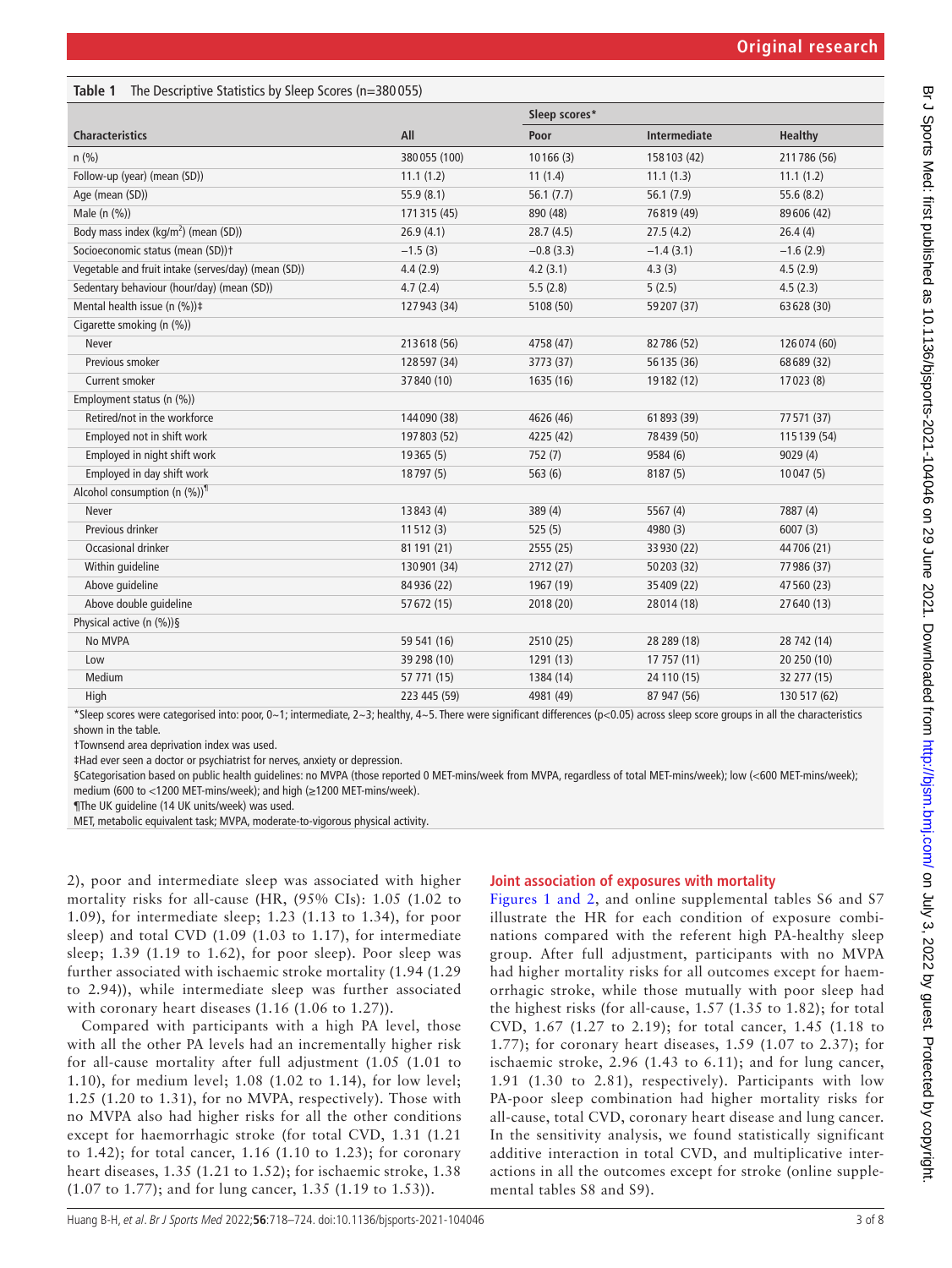

<span id="page-3-0"></span>**Figure 1** The joint association of physical activity and sleep scores with mortality for all-cause, total cardiovascular disease and total cancer (n=380 055); (A) all-cause; (B) total cardiovascular disease; (C) total cancer. PA levels were categorised based on public health guidelines: no MVPA (those reported 0 MET-mins/week from MVPA, regardless of total MET-mins/week); low (<600 MET-mins/week); medium (600 to <1200 MET-mins/ week); and high (≥1200 MET-mins/week). Sleep scores were categorised into: poor, 0~1; intermediate, 2~3; healthy, 4~5. Models were adjusted for age, sex, body mass index, socioeconomic status, vegetable and fruit intake, sedentary behaviour, mental health, cigarette smoking, employment status and alcohol consumptionand . MVPA, moderate-to-vigorous PA; MET, metabolic equivalent task; PA, physical activity.

# **DISCUSSION**

To our knowledge, this is the first prospective study investigating the association of a composite score reflecting both sleep duration, quality and timing with mortality outcomes, as well as the largest investigation examining the joint effect of sleep and PA with all-cause and cause-specific mortality.



**Figure 2** The joint association of physical activity and sleep scores with mortality for subtype conditions (n=380 055); (A) coronary heart disease; (B) haemorrhagic stroke; (C) ischaemic stroke; (D) lung cancer. PA levels were categorised based on public health guidelines: no MVPA (those reported 0 MET-mins/week from MVPA, regardless of total MET-mins/week); low (<600 MET-mins/week); medium (600 to <1200 MET-mins/week); and high (≥1200 MET-mins/week). Sleep scores were categorised into: poor, 0~1; intermediate, 2~3; healthy, 4~5. Models were adjusted for age, sex, body mass index, socioeconomic status, vegetable and fruit intake, sedentary behaviour, mental health, cigarette smoking, employment status and alcohol consumption. Text tables. MVPA, moderate-to-vigorous PA; MET, metabolic equivalent task; PA, physical activity.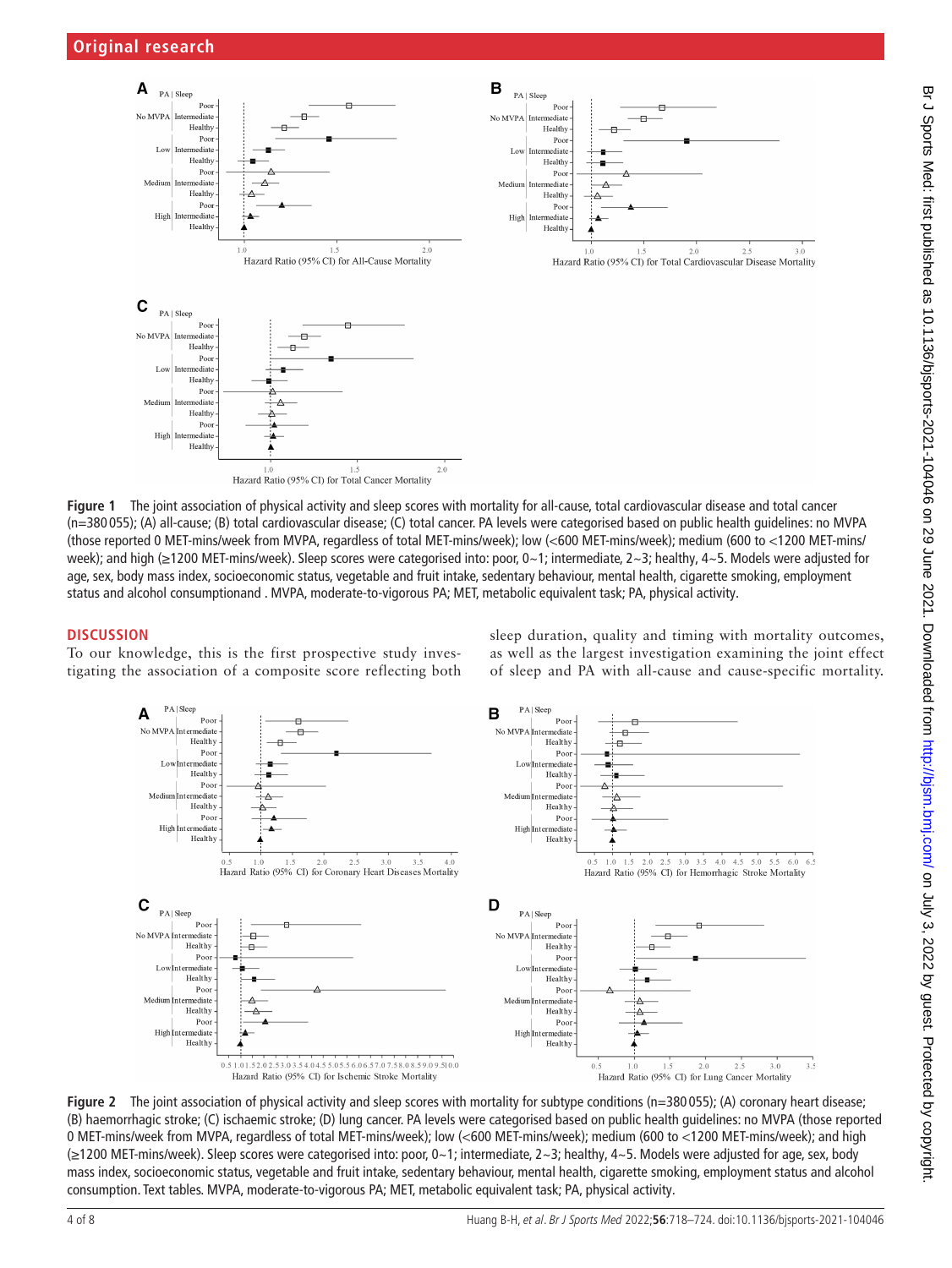The PA measurement in the UK Biobank captured frequency, intensity and duration (time) in the leisure-time domain. Our results suggest that, among middle-aged adults, poorer sleep, after adjustment for PA, remained associated with higher mortality risks for all-cause, total CVD and ischaemic stroke. Besides, there was a potential synergistic effect of sleep and PA with mortality risks for all-cause, total CVD, total cancer and lung cancer. Compared with no MVPA, levels of PA at or above the lower threshold recommended by WHO (600 MET-mins/week), $^{23}$  appeared to eliminate most of the detrimental associations of poor sleep and mortality.

# **Comparison with other studies**

Sleep duration, quality and timing are inter-related dimensions of healthy sleep characteristics.<sup>7-12 16</sup> Previous meta-analyses and systematic reviews based on single sleep characteristics provided mixed results in relation to poor sleep and all-cause mortality risk.[3 24](#page-6-4) Yin *et al* suggested that inadequate sleep duration (shorter or longer than 7 hours/day) was associated with all-cause mortality risk (pooled relative risk, RR: 1.06

(1.04 to 1.07) per hour reduction for short sleepers, and 1.13 (1.11 to 1.15) per hour increment for long sleepers).<sup>[24](#page-6-15)</sup> Alternatively, Kwok *et al* proposed that only long sleepers (≥8 hours/day) but not short sleepers (<7 hours/day) had a higher risk for all-cause mortality (eg*,* pooled RR: 1.14 (1.05 to 1.25) for 9 hours sleeper) compared with healthy sleepers (7 hours/day), while sleep quality showed no significant asso-ciation with mortality risk (pooled RR: 1.0[3](#page-6-4) (0.93 to 1.14)).<sup>3</sup> With a multicomponent sleep characteristic score, the present study shows that people with poor or intermediate sleep, with adjustment for PA, still had a 23% or 5% higher risk for all-cause mortality and a 39% or 9% higher risk for total CVD mortality ([table](#page-4-0) 2). As poor sleep was further associated with 94% higher mortality risk for ischaemic stroke but not for haemorrhagic stroke, our finding extends the work by Fan *et al*, which did not distinguish the subtypes of stroke.<sup>[12](#page-6-6)</sup> The adverse health effects of poor sleep remain even within participants with a high PA level ([figure](#page-3-0) 1). Besides, our results indicate that not participating in any MVPA could result in 16%–38% higher mortality risks for all-cause, total

<span id="page-4-0"></span>

| The independent (and mutually adjusted) associations of physical activity and sleep scores with mortality ( $n=380055$ )<br>Table 2 |                                |                           |                                     |                           |                           |                           |                           |                           |  |  |  |
|-------------------------------------------------------------------------------------------------------------------------------------|--------------------------------|---------------------------|-------------------------------------|---------------------------|---------------------------|---------------------------|---------------------------|---------------------------|--|--|--|
| HR for mortality risks (95% CI)                                                                                                     |                                |                           |                                     |                           |                           |                           |                           |                           |  |  |  |
|                                                                                                                                     | All-cause                      |                           | <b>Total cardiovascular disease</b> |                           | <b>Total cancer</b>       |                           |                           |                           |  |  |  |
| Exposure*                                                                                                                           | Model 1t                       | Model 2‡                  | Model 11                            | Model 2‡                  | Model 1t                  | Model 2 ‡                 | Model 11                  | Model 2‡                  |  |  |  |
| Sleep pattern                                                                                                                       |                                |                           |                                     |                           |                           |                           |                           |                           |  |  |  |
| Poor                                                                                                                                | 1.56                           | 1.23                      | 1.92                                | 1.39                      | 1.35                      | 1.13                      |                           |                           |  |  |  |
| $(n=10166)$                                                                                                                         | $(1.44 \text{ to } 1.70)$      | $(1.13 \text{ to } 1.34)$ | $(1.65 \text{ to } 2.23)$           | $(1.19 \text{ to } 1.62)$ | $(1.20 \text{ to } 1.52)$ | $(1.00 \text{ to } 1.27)$ |                           |                           |  |  |  |
| Intermediate                                                                                                                        | 1.16                           | 1.05                      | 1.24                                | 1.09                      | 1.12                      | 1.03                      |                           |                           |  |  |  |
| $(n=158103)$                                                                                                                        | $(1.13 \text{ to } 1.20)$      | $(1.02 \text{ to } 1.09)$ | $(1.17 \text{ to } 1.33)$           | $(1.03 \text{ to } 1.17)$ | $(1.08 \text{ to } 1.17)$ | (0.99 to 1.08)            |                           |                           |  |  |  |
| Healthy (n=211786)                                                                                                                  | 1.00                           |                           |                                     |                           |                           |                           |                           |                           |  |  |  |
|                                                                                                                                     | <b>Coronary heart diseases</b> |                           | <b>Haemorrhagic stroke</b>          |                           | <b>Ischaemic stroke</b>   |                           | Lung cancer               |                           |  |  |  |
| Poor                                                                                                                                | 1.83                           | 1.26                      | 1.23                                | 1.05                      | 2.46                      | 1.94                      | 1.93                      | 1.25                      |  |  |  |
| $(n=10166)$                                                                                                                         | $(1.46 \text{ to } 2.29)$      | $(1.00 \text{ to } 1.59)$ | $(0.67 \text{ to } 2.26)$           | $(0.57 \text{ to } 1.95)$ | $(1.64 \text{ to } 3.70)$ | $(1.29 \text{ to } 2.94)$ | (1.51 to 2.46)            | $(0.98 \text{ to } 1.60)$ |  |  |  |
| Intermediate                                                                                                                        | 1.34                           | 1.16                      | 1.12                                | 1.04                      | 1.18                      | 1.06                      | 1.29                      | 1.05                      |  |  |  |
| $(n=158103)$                                                                                                                        | $(1.22 \text{ to } 1.46)$      | $(1.06 \text{ to } 1.27)$ | $(0.90 \text{ to } 1.38)$           | $(0.84 \text{ to } 1.29)$ | $(0.97 \text{ to } 1.43)$ | $(0.87 \text{ to } 1.29)$ | $(1.17 \text{ to } 1.43)$ | (0.95 to 1.16)            |  |  |  |
| Healthy (n=211786)                                                                                                                  | 1.00                           |                           |                                     |                           |                           |                           |                           |                           |  |  |  |
| <b>Physical activity</b>                                                                                                            | All-cause                      |                           | <b>Total cardiovascular disease</b> |                           | <b>Total cancer</b>       |                           |                           |                           |  |  |  |
| No MVPA                                                                                                                             | 1.39                           | 1.25                      | 1.52                                | 1.31                      | 1.28                      | 1.16                      |                           |                           |  |  |  |
| $(n=59541)$                                                                                                                         | $(1.33 \text{ to } 1.44)$      | $(1.20 \text{ to } 1.31)$ | $(1.41 \text{ to } 1.65)$           | $(1.21 \text{ to } 1.42)$ | (1.21 to 1.35)            | $(1.10 \text{ to } 1.23)$ |                           |                           |  |  |  |
| Low                                                                                                                                 | 1.1                            | 1.08                      | 1.14                                | 1.09                      | 1.07                      | 1.03                      |                           |                           |  |  |  |
| $(n=9298)$                                                                                                                          | $(1.04 \text{ to } 1.16)$      | $(1.02 \text{ to } 1.14)$ | $(1.02 \text{ to } 1.26)$           | $(0.98 \text{ to } 1.21)$ | $(0.99 \text{ to } 1.14)$ | $(0.96 \text{ to } 1.11)$ |                           |                           |  |  |  |
| Medium                                                                                                                              | 1.05                           | 1.05                      | 1.07                                | 1.06                      | 1.03                      | 1.02                      |                           |                           |  |  |  |
| $(n=57771)$                                                                                                                         | (1.01 to 1.10)                 | (1.01 to 1.10)            | $(0.98 \text{ to } 1.17)$           | $(0.97 \text{ to } 1.16)$ | $(0.97 \text{ to } 1.09)$ | $(0.96 \text{ to } 1.08)$ |                           |                           |  |  |  |
| High (n=223445)                                                                                                                     | 1.00                           |                           |                                     |                           |                           |                           |                           |                           |  |  |  |
|                                                                                                                                     | <b>Coronary heart diseases</b> |                           | <b>Haemorrhagic stroke</b>          |                           | <b>Ischaemic stroke</b>   |                           | Lung cancer               |                           |  |  |  |
| No MVPA                                                                                                                             | 1.61                           | 1.35                      | 1.32                                | 1.26                      | 1.51                      | 1.38                      | 1.68                      | 1.35                      |  |  |  |
| $(n=59541)$                                                                                                                         | $(1.44 \text{ to } 1.81)$      | (1.21 to 1.52)            | (1.01 to 1.73)                      | $(0.96 \text{ to } 1.66)$ | $(1.18 \text{ to } 1.92)$ | $(1.07 \text{ to } 1.77)$ | $(1.48 \text{ to } 1.89)$ | $(1.19 \text{ to } 1.53)$ |  |  |  |
| Low                                                                                                                                 | 1.13                           | 1.08                      | 0.95                                | 0.97                      | 1.16                      | 1.16                      | 1.13                      | 1.09                      |  |  |  |
| $(n=39 298)$                                                                                                                        | $(0.97 \text{ to } 1.32)$      | $(0.93 \text{ to } 1.26)$ | $(0.65 \text{ to } 1.39)$           | $(0.67 \text{ to } 1.43)$ | $(0.83 \text{ to } 1.61)$ | $(0.83 \text{ to } 1.61)$ | $(0.96 \text{ to } 1.35)$ | $(0.92 \text{ to } 1.30)$ |  |  |  |
| Medium                                                                                                                              | 0.99                           | 0.98                      | 1.02                                | 1.04                      | 1.46                      | 1.47                      | 1.03                      | 1.04                      |  |  |  |
| $(n=57771)$                                                                                                                         | $(0.86 \text{ to } 1.13)$      | $(0.86 \text{ to } 1.13)$ | $(0.75 \text{ to } 1.38)$           | $(0.77$ to 1.41)          | $(1.14 \text{ to } 1.88)$ | $(1.15 \text{ to } 1.89)$ | $(0.89 \text{ to } 1.20)$ | $(0.89 \text{ to } 1.21)$ |  |  |  |
| High (n=223445)                                                                                                                     | 1.00                           |                           |                                     |                           |                           |                           |                           |                           |  |  |  |

The value in bold denotes significant differences ( $p < 0.05$ ).

\*Physical activity levels were categorised based on public health guidelines: no MVPA (those reported 0 MET-mins/week from MVPA, regardless of total MET-mins/week); low (<600 MET-mins/week); medium (600 to <1200 MET-mins/week); and high (≥1200 MET-mins/week). Sleep scores were categorised into: poor, 0~1; intermediate, 2~3; healthy,  $4 - 5$ .

†Adjusted for age and sex.

‡Further adjusted for socioeconomic status, employment status, body mass index, cigarette smoking, vegetable and fruit intake, alcohol consumption, sedentary behaviour, mental health and mutually adjusted for sleep scores or physical activity levels as appropriate.

BMI, bodymass index; MET, metabolic equivalent task; MVPA, moderate-to-vigorous physical activity.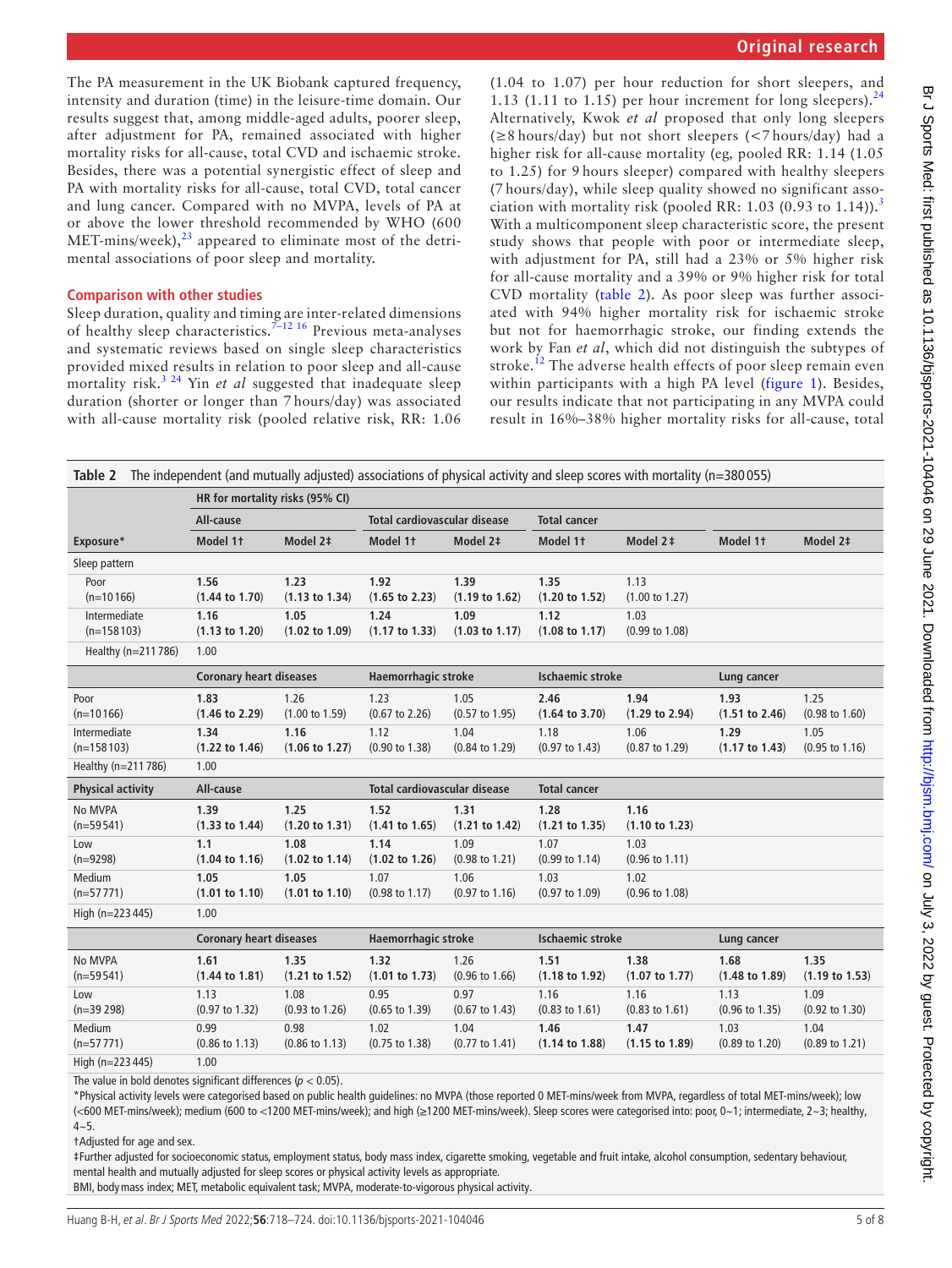CVD, total cancer and the subtypes ([table](#page-4-0) 2). In agreement with a previous prospective study and public health guidelines,[4 20](#page-6-11) our finding suggested that a below-guideline MVPA level could be beneficial.

Recent studies have suggested the synergistic health effect of physical inactivity and poor sleep.[6 8 9 15 17](#page-6-1) Cassidy *et al* reported that people with CVD or type 2 diabetes tended to simultaneously report physical inactivity and poor sleep, based on a cross-sectional analysis of the same cohort as the present study.[15](#page-6-16) In a 15-year follow-up of a Taiwanese cohort  $(n=341 248)$ , short sleep duration (defined as <6 hours) increased all-cause and CVD mortality risk only among physi-cally inactive participants (<450 MET-mins/week).<sup>[9](#page-6-17)</sup> Wennman *et al* found that the combination of insufficient sleep duration  $(\leq 6 \text{ hours})$  and low leisure-time PA  $(< 450 \text{ MET-mins/week})$ was associated with higher mortality risks for all-cause (HR: 1.49 (1.05 to 2.11)) and CVD (HR: 1.98 (1.25 to 3.12)), compared with the referent combination of adequate sleep  $(6.5-8.5$  hours) and high leisure-time PA ( $\geq 450$  MET-mins/ week), based on a male cohort comprising 60% of former elite athletes with a 26-year follow-up ( $n=1638$  $n=1638$ ).<sup>8</sup> However, the same study also suggested no synergistic effect of sleep quality and PA on mortality. Likewise, Xiao *et al* found no significant relative excess risk of insufficient sleep (<7 hours) and low MVPA (<1 hour/week) for all-cause mortality, based on a large US cohort with a 14-year follow-up (n=239 896).<sup>[25](#page-6-18)</sup> The present study extended the findings from the above studies by capturing different perspectives of sleep and death causes. Compared with those with the high PA-healthy sleep combination, participants with the no MVPA-poor sleep combination had higher mortality risks (eg*,* 57% for all-cause; 67% for total CVD; 45% for total cancer). Moreover, the detrimental effect of poorer sleep with mortality risks could potentially be exaggerated among participants with lower PA levels (figures [1 and 2;](#page-3-0) [online supplemental table S6–S9](https://dx.doi.org/10.1136/bjsports-2021-104046)).

Several explanations of the deleterious associations of poor sleep with health have been put forward,  $6891516$  although none of them has been widely established. In particular, the mechanisms surrounding the deleterious associations of prolonged sleep duration with mortality outcomes are  $control$ . One possibility is that these associations are not causal and are due to residual confounding, for example, fatigue, sleep fragmentation, substance use or undiagnosed mental disorders.<sup>26</sup> Another hypothetical mechanism is that prolonged sleep duration might compromise the time avail-able for health-enhancing behaviours such as PA.<sup>[15](#page-6-16)</sup> In the present sample, however, the average total PA volume was not very different in prolonged sleepers compared with those in the adequate sleep range (adequate vs prolonged sleep: 43.0 vs 42.2 MET-hours/week), despite the large difference in average sleep times between the two groups (adequate vs prolonged sleepers: 7.4 vs 9.3 hours). We used a composite sleep score that relied on self-reported data and did not allow us to incorporate time sequence or patterns of the sleeprelated behaviours in this study.<sup>27</sup> Future studies featuring wearable devices that measure sleep and physical activity will shed further light on the time-dependent aspects of these behaviours and their impact on health. Although an emerging body of evidence suggests that excessive PA might worsen sleep and potentially increase cardiovascular health risks, $28-30$ the proportion of high PA  $(\geq 1200 \text{ MET-mins/week})$  in the present study was higher in those with the healthiest sleep score ([table](#page-2-0) 1). Our results also showed that, among participants with PA higher than the upper limit of the WHO

guideline (1200 MET-mins/week), $^{23}$  $^{23}$  $^{23}$  PA may attenuate the deleterious effects of poor sleep. However, in populations at the very top end of the activity spectrum, for example, athletes, excessive PA might compromise sleep.<sup>[28](#page-6-21)</sup> The combination of very high PA and poor sleep could, in the longterm, even increase the risks for injuries and infections.<sup>3</sup> As the point past which PA might be harmful is unknown,<sup>[29](#page-6-23)</sup> we acknowledge that our results may not be applicable to extremely active populations.

#### **Study strengths and limitations**

The strengths of the present study include the prospective study design with large sample size and long follow-up and extensive measurement of covariates, which allowed us to perform several sensitivity analyses to strengthen our interpretation. The novel sleep score integrating various aspects of the sleep characteristics provides a convenient yet thorough way for investigating the joint effects of sleep with other time-dependent behaviours like PA. Our study had some potential limitations. First, the observational nature of our data precludes a definitive causal interpretation of our findings, although we took several measures to minimise risks for reverse causalities and confounding, such as exclusion criteria and a wide range of covariates included. Second, our exposures were measured by self-reported, random measurement error may have biased results toward the null, and thereby underestimating the true magnitude of the associations. Third, all the exposures and confounders were collected at recruitment and were assumed to be relatively constant over the course of the follow-up period. In a UK Biobank subsample with at least one repeated measurement of both exposures over a 7-year follow-up (n=35 466), 59% and 68%of the participants maintained their PA and sleep, respectively. Future studies investigating changes of the two behaviours over time will further elucidate the synergistic effects of the two behaviours. Fourth, the PA measurement of the UK Biobank did not include other domains like occupation, transportation and household.<sup>15 31</sup> The relatively low sample size in some joint groups (eg*,* the low PA-poor sleep combination) may have compromised our statistical power to detect the differences in risk. Lastly, the UK Biobank had a response rate of 5.5%, and it is not representative of the UK population.[32](#page-7-0) However, a recent UK Biobank study showed that poor representativeness does not materially affect the associations of physical activity and other lifestyle behaviours with mortality. $33$ 

### **CONCLUSIONS**

Poor sleep was associated with a higher risk for all-cause and cause-specific mortality, and these risks were markedly exacerbated among participants with insufficient PA. Meeting the lower threshold of the current PA guidelines (600 METmins/week) eliminated most of the deleterious associations of poor sleep with mortality. Our results support the value of interventions to concurrently target PA and sleep to improve health. Future prospective studies with device-based sleep and PA assessments and trials concurrently targeting both behaviours are warranted.

**Twitter** Bo-Huei Huang [@BoHuei\\_Huang](https://twitter.com/BoHuei_Huang), Mitch J Duncan [@mitchjduncan,](https://twitter.com/mitchjduncan) Mark Hamer [@ma\\_hamer](https://twitter.com/ma_hamer) and Emmanuel Stamatakis [@M\\_Stamatakis](https://twitter.com/M_Stamatakis)

**Acknowledgements** The authors gratefully thank all the participants and professionals contributing to the UK Biobank.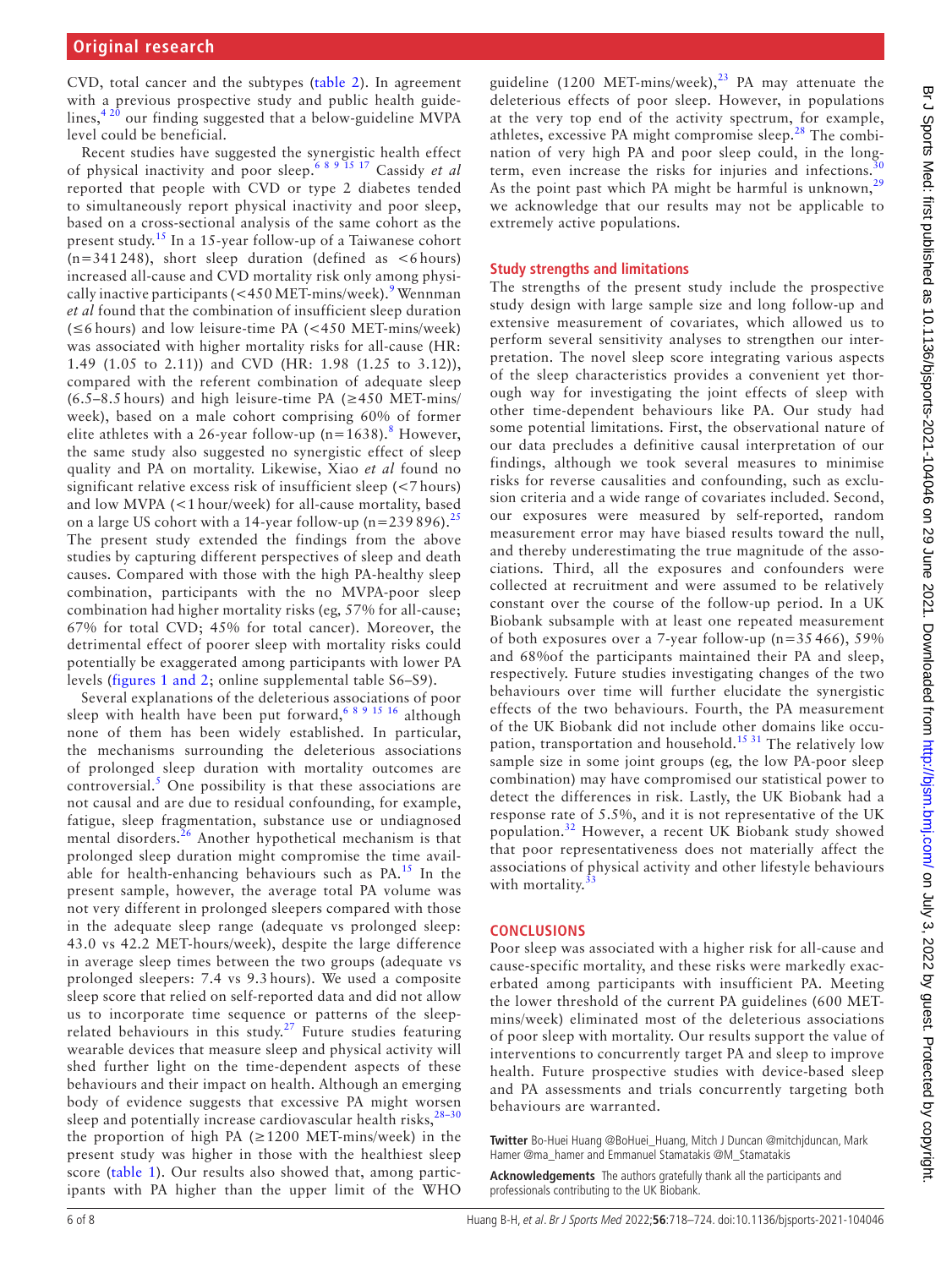# **Original research**

### **Key messages**

# **What are the findings?**

⇒ Among middle-aged UK adults without obstructive sleep apnoea history or class III obesity, physical activity (PA) at levels at or above the WHO guideline (600 metabolic equivalent task mins/week) threshold eliminated most of the deleterious associations of poor sleep with mortality.

## **How might it impact on clinical practice in the future?**

 $\Rightarrow$  As emerging evidence supports a synergistic effect of sleep and PA on health outcomes, future trials concurrently targeting both behaviours are warranted.

**Contributors** MJD, PC, NN, MH and ES contributed to the conception and design of the work. B-HH performed all analyses and drafted and re-drafted the manuscript several times. ES re-drafted parts of the manuscript and supervised all aspects of the project. All authors revised the manuscript critically and approved the final version to be submitted.

**Funding** ES is funded by a National Health and Medical Research Council (NHMRC) Leadership 2 Fellowship (APP1194510). MJD is supported by a Career Development Fellowship (APP1141606).

**Disclaimer** The funding sources had no involvement in study design; in the collection, analysis and interpretation of data; in the writing of the report; or in the decision to submit the article for publication.

**Competing interests** None declared.

**Patient consent for publication** Not required.

**Ethics approval** The UK Biobank has ethical approval by the National Research Ethics Service (Ref 11/NW/0382).

**Provenance and peer review** Not commissioned; externally peer reviewed.

**Data availability statement** Due to the personal nature of the health data collected from participants, no data are available to be shared.

**Supplemental material** This content has been supplied by the author(s). It has not been vetted by BMJ Publishing Group Limited (BMJ) and may not have been peer-reviewed. Any opinions or recommendations discussed are solely those of the author(s) and are not endorsed by BMJ. BMJ disclaims all liability and responsibility arising from any reliance placed on the content. Where the content includes any translated material, BMJ does not warrant the accuracy and reliability of the translations (including but not limited to local regulations, clinical guidelines, terminology, drug names and drug dosages), and is not responsible for any error and/or omissions arising from translation and adaptation or otherwise.

#### **ORCID iDs**

Bo-Huei Huang<http://orcid.org/0000-0001-8543-3152> Mitch J Duncan <http://orcid.org/0000-0002-9166-6195> Peter A Cistulli<http://orcid.org/0000-0002-7920-4924> Natasha Nassar <http://orcid.org/0000-0002-3720-9655> Mark Hamer<http://orcid.org/0000-0002-8726-7992> Emmanuel Stamatakis<http://orcid.org/0000-0001-7323-3225>

# **REFERENCES**

- <span id="page-6-0"></span>1 Ma Q-Q, Yao Q, Lin L, et al. Sleep duration and total cancer mortality: a meta-analysis of prospective studies. [Sleep Med](http://dx.doi.org/10.1016/j.sleep.2016.06.036) 2016;27-28:39-44.
- 2 Dohrn I-M, Sjöström M, Kwak L, et al. Accelerometer-measured sedentary time and physical activity-A 15 year follow-up of mortality in a Swedish population-based cohort. [J Sci Med Sport](http://dx.doi.org/10.1016/j.jsams.2017.10.035) 2018;21:702-7.
- <span id="page-6-4"></span>3 Kwok CS, Kontopantelis E, Kuligowski G, et al. Self-reported sleep duration and quality and cardiovascular disease and mortality: a dose-response meta-analysis. J Am [Heart Assoc](http://dx.doi.org/10.1161/JAHA.118.008552) 2018;7:e008552.
- <span id="page-6-11"></span>4 US Department of Health and Human Services. 2018 physical activity guidelines Advisory Committee scientific report U.S. department of health and human services. Available: [https://health.gov/our-work/physical-activity/current-guidelines/scientific](https://health.gov/our-work/physical-activity/current-guidelines/scientific-report/)[report/](https://health.gov/our-work/physical-activity/current-guidelines/scientific-report/) [Accessed Aug 2020].
- <span id="page-6-9"></span>5 Jike M, Itani O, Watanabe N, et al. Long sleep duration and health outcomes: a systematic review, meta-analysis and meta-regression. [Sleep Med Rev](http://dx.doi.org/10.1016/j.smrv.2017.06.011) 2018;39:25–36.
- <span id="page-6-1"></span>6 Bellavia A, Åkerstedt T, Bottai M, et al. Sleep duration and survival percentiles across categories of physical activity. [Am J Epidemiol](http://dx.doi.org/10.1093/aje/kwt280) 2014;179:484-91.
- <span id="page-6-2"></span>7 Chien K-L, Chen P-C, Hsu H-C, et al. Habitual sleep duration and insomnia and the risk of cardiovascular events and all-cause death: report from a community-based cohort. [Sleep](http://dx.doi.org/10.1093/sleep/33.2.177) 2010;33:177–84.
- <span id="page-6-3"></span>8 Wennman H, Kronholm E, Heinonen OJ, et al. Leisure time physical activity and sleep predict mortality in men irrespective of background in competitive sports. Prog Prev [Med](http://dx.doi.org/10.1097/pp9.0000000000000009) 2017;2:e0009.
- <span id="page-6-17"></span>9 Chen L-J, Hamer M, Lai Y-J, et al. Can physical activity eliminate the mortality risk associated with poor sleep? A 15-year follow-up of 341,248 MJ cohort participants. [J Sport Health Sci](http://dx.doi.org/10.1016/j.jshs.2021.03.001) 2021. doi:10.1016/j.jshs.2021.03.001. [Epub ahead of print: 10 Mar 2021].
- 10 Rod NH, Kumari M, Lange T, et al. The joint effect of sleep duration and disturbed sleep on cause-specific mortality: results from the Whitehall II cohort study. [PLoS One](http://dx.doi.org/10.1371/journal.pone.0091965) 2014;9:e91965.
- <span id="page-6-5"></span>11 Bertisch SM, Pollock BD, Mittleman MA, et al. Insomnia with objective short sleep duration and risk of incident cardiovascular disease and all-cause mortality: sleep heart health study. [Sleep](http://dx.doi.org/10.1093/sleep/zsy047) 2018;41. doi:10.1093/sleep/zsy047. [Epub ahead of print: 01 Jun 2018].
- <span id="page-6-6"></span>12 Fan M, Sun D, Zhou T, et al. Sleep patterns, genetic susceptibility, and incident cardiovascular disease: a prospective study of 385 292 UK biobank participants. Eur [Heart J](http://dx.doi.org/10.1093/eurheartj/ehz849) 2020;41:1182–9.
- 13 Kline CE. The bidirectional relationship between exercise and sleep: implications for exercise adherence and sleep improvement. [Am J Lifestyle Med](http://dx.doi.org/10.1177/1559827614544437) 2014;8:375–9.
- 14 Huang B-H, Hamer M, Duncan MJ, et al. The bidirectional association between sleep and physical activity: A 6.9 years longitudinal analysis of 38,601 UK Biobank participants. [Prev Med](http://dx.doi.org/10.1016/j.ypmed.2020.106315) 2021;143:106315.
- <span id="page-6-16"></span>15 Cassidy S, Chau JY, Catt M, et al. Cross-sectional study of diet, physical activity, television viewing and sleep duration in 233,110 adults from the UK Biobank; the behavioural phenotype of cardiovascular disease and type 2 diabetes. **[BMJ Open](http://dx.doi.org/10.1136/bmjopen-2015-010038)** 2016;6:e010038.
- 16 Stone CR, Haig TR, Fiest KM, et al. The association between sleep duration and cancer-specific mortality: a systematic review and meta-analysis. [Cancer Causes](http://dx.doi.org/10.1007/s10552-019-01156-4)  [Control](http://dx.doi.org/10.1007/s10552-019-01156-4) 2019;30:501–25.
- <span id="page-6-7"></span>17 Rayward AT, Duncan MJ, Brown WJ, et al. A cross-sectional cluster analysis of the combined association of physical activity and sleep with sociodemographic and health characteristics in mid-aged and older adults. [Maturitas](http://dx.doi.org/10.1016/j.maturitas.2017.05.013) 2017;102:56–61.
- <span id="page-6-8"></span>18 Sudlow C, Gallacher J, Allen N, et al. UK biobank: an open access resource for identifying the causes of a wide range of complex diseases of middle and old age. [PLoS Med](http://dx.doi.org/10.1371/journal.pmed.1001779) 2015;12:e1001779.
- <span id="page-6-10"></span>19 Craig CL, Marshall AL, Sjöström M, et al. International physical activity questionnaire: 12-country reliability and validity. [Med Sci Sports Exerc](http://dx.doi.org/10.1249/01.MSS.0000078924.61453.FB) 2003;35:1381-95.
- 20 O'Donovan G, Lee I-M, Hamer M, et al. Association of "Weekend Warrior" and Other Leisure Time Physical Activity Patterns With Risks for All-Cause, Cardiovascular Disease, and Cancer Mortality. [JAMA Intern Med](http://dx.doi.org/10.1001/jamainternmed.2016.8014) 2017;177:335–42.
- <span id="page-6-12"></span>21 Knol MJ, VanderWeele TJ. Recommendations for presenting analyses of effect modification and interaction. [Int J Epidemiol](http://dx.doi.org/10.1093/ije/dyr218) 2012;41:514-20.
- <span id="page-6-13"></span>22 Strain T, Wijndaele K, Sharp SJ, et al. Impact of follow-up time and analytical approaches to account for reverse causality on the association between physical activity and health outcomes in UK Biobank. *[Int J Epidemiol](http://dx.doi.org/10.1093/ije/dyz212)* 2020;49:162-72.
- <span id="page-6-14"></span>23 World Health Organization. Physical activity and adults: World Health organization.. Available: [https://www.who.int/dietphysicalactivity/factsheet\\_adults/en/](https://www.who.int/dietphysicalactivity/factsheet_adults/en/) [Accessed Aug 2020].
- <span id="page-6-15"></span>24 Yin J, Jin X, Shan Z, et al. Relationship of sleep duration with all-cause mortality and cardiovascular events: a systematic review and dose-response meta-analysis of prospective cohort studies. [J Am Heart Assoc](http://dx.doi.org/10.1161/JAHA.117.005947) 2017;6:e005847.
- <span id="page-6-18"></span>25 Xiao Q, Keadle SK, Hollenbeck AR, et al. Sleep duration and total and cause-specific mortality in a large US cohort: interrelationships with physical activity, sedentary behavior, and body mass index. [Am J Epidemiol](http://dx.doi.org/10.1093/aje/kwu222) 2014;180:997-1006.
- <span id="page-6-19"></span>26 Ding D, Rogers K, Macniven R, et al. Revisiting lifestyle risk index assessment in a large Australian sample: should sedentary behavior and sleep be included as additional risk factors? [Prev Med](http://dx.doi.org/10.1016/j.ypmed.2013.12.021) 2014;60:102–6.
- <span id="page-6-20"></span>27 Huang B-H, Inan-Eroglu E, Hamer M, et al. Joint associations of device-measured physical activity and sleep duration with cardiometabolic health in the 1970 British cohort study. [J Sci Med Sport](http://dx.doi.org/10.1016/j.jsams.2020.07.012) 2020;23:1191-6.
- <span id="page-6-21"></span>28 Falck RS, Stamatakis E, Liu-Ambrose T. The athlete's sleep paradox prompts us to reconsider the dose-response relationship of physical activity and sleep. Br J Sports [Med](http://dx.doi.org/10.1136/bjsports-2020-103835) 2021;55:887–8.
- <span id="page-6-23"></span>29 Eijsvogels TMH, Thompson PD, Franklin BA. The "Extreme Exercise Hypothesis": Recent Findings and Cardiovascular Health Implications. [Curr Treat Options Cardiovasc](http://dx.doi.org/10.1007/s11936-018-0674-3) [Med](http://dx.doi.org/10.1007/s11936-018-0674-3) 2018:20:84
- <span id="page-6-22"></span>30 Walsh NP, Halson SL, Sargent C, et al. Sleep and the athlete: narrative review and 2021 expert consensus recommendations. [Br J Sports Med](http://dx.doi.org/10.1136/bjsports-2020-102025) 2021;55:356–68.
- 31 DiPietro L, Al-Ansari SS, Biddle SJH, et al. Advancing the global physical activity agenda: recommendations for future research by the 2020 WHO physical activity and sedentary behavior quidelines development group. [Int J Behav Nutr Phys Act](http://dx.doi.org/10.1186/s12966-020-01042-2) 2020;17:143.